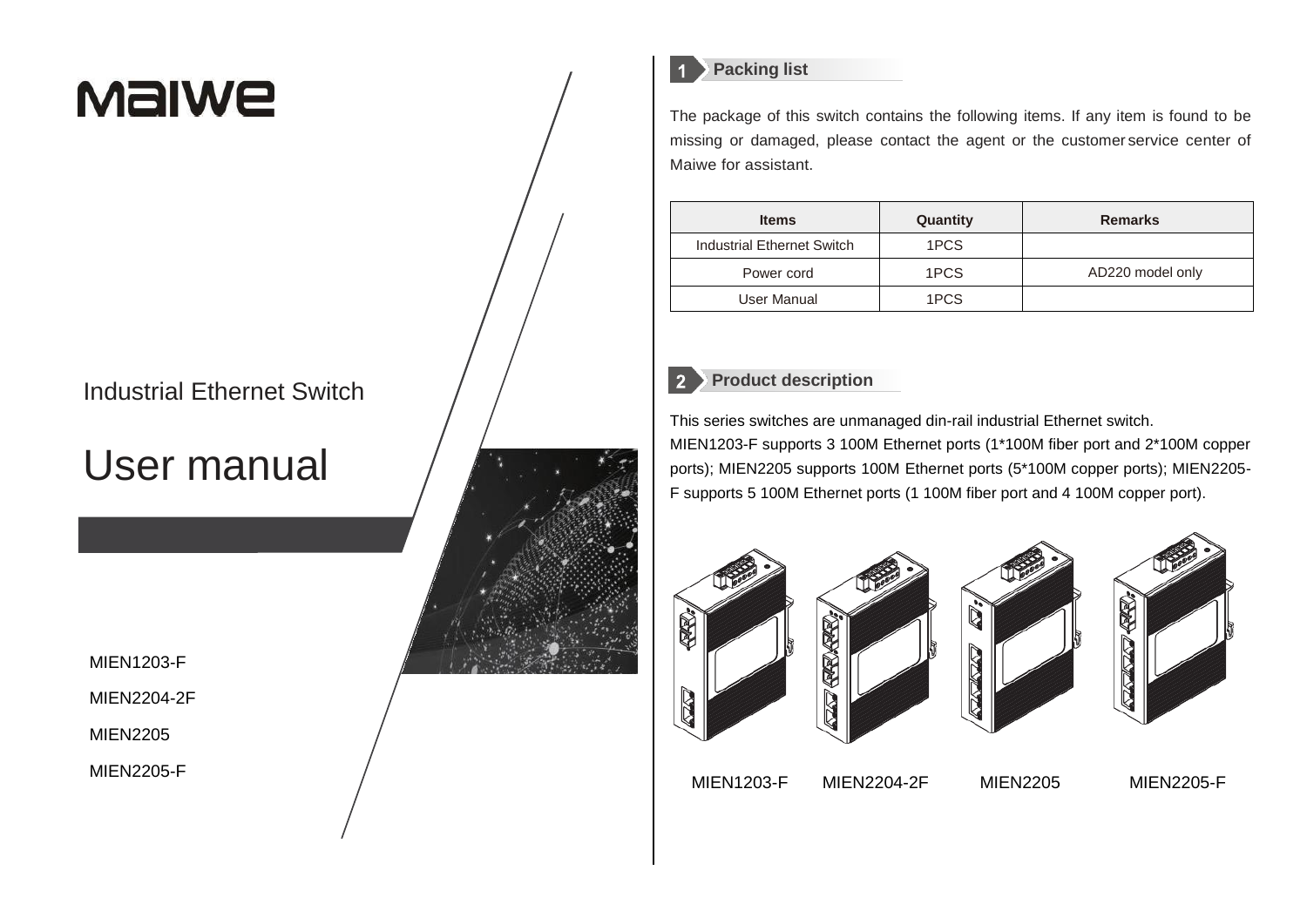$\vert 3 \vert$ **Interface description**

## Take MIEN2205-F as an example



| Item               | Description                                                                                                                                                                                                                                                                |  |
|--------------------|----------------------------------------------------------------------------------------------------------------------------------------------------------------------------------------------------------------------------------------------------------------------------|--|
| Ground screw       | Crimp one end of the grounding screw with the cold-pressed<br>terminal. The other end of the grounding wire is connected to the<br>ground, and the grounding wire is not less than 2.5mm2                                                                                  |  |
| Power interface    | Support Dual DC12-48V or DC48 (36~72V).<br>Support single power input AC85-264V or DC110-370V.                                                                                                                                                                             |  |
| Ethernet RJ45 port | Supports automatic MDI/MDI-X connection. You can connect the switch<br>to terminal devices, servers, hubs, or other switches.                                                                                                                                              |  |
| Fiber port         | The 100M fiber port is a 100Base-FX full-duplex single-mode or<br>multi-mode fiber connector, which support single-fiber or dual-fiber<br>connectors, and the connector can be SC, ST or FC. The optical<br>fiber connectors must be used in pairs (TX and RX are a pair). |  |
| Din-rail kit       | To fix the switch.                                                                                                                                                                                                                                                         |  |

The indicator description of the switch is shown in the following table.

| Indicator lights             | <b>Status</b> | Definition                                                                                        |  |
|------------------------------|---------------|---------------------------------------------------------------------------------------------------|--|
| <b>System Status LED</b>     |               |                                                                                                   |  |
|                              | On            | The power is connected and operating normally                                                     |  |
| PWR1/PWR2                    | Off           | The power is not connected or the system is not operating                                         |  |
|                              |               | normally                                                                                          |  |
|                              | Flashing      | The system is operating normally (some models are always                                          |  |
| <b>RUN</b>                   |               | on to indicate normally)                                                                          |  |
|                              | Off           | The system is not working properly                                                                |  |
| <b>Fiber Port Status LED</b> |               |                                                                                                   |  |
| <b>LINK</b>                  | On            | The port has established a valid network connection                                               |  |
|                              | Flashing      | There is network activity on the port                                                             |  |
|                              | Off           | No valid network connection is established on the port                                            |  |
|                              |               | <b>RJ45 Port Status LED</b>                                                                       |  |
|                              |               | Each RJ45 port has two indicator lights, the yellow light is the port plastic rate indicator, the |  |
|                              |               | green light is the port connection status indicator.                                              |  |
| 10/100M                      | On            | 100M working state (namely 100Base-TX)                                                            |  |
| (Yellow)                     | Off           | 10M working status (namely 10Base-T)                                                              |  |
| Link/Act<br>(Green)          | On            | The port has established a valid network connection                                               |  |
|                              | Flashing      | There is network activity on the port                                                             |  |
|                              | $\Omega$ ff   | No valid network connection is established on the port                                            |  |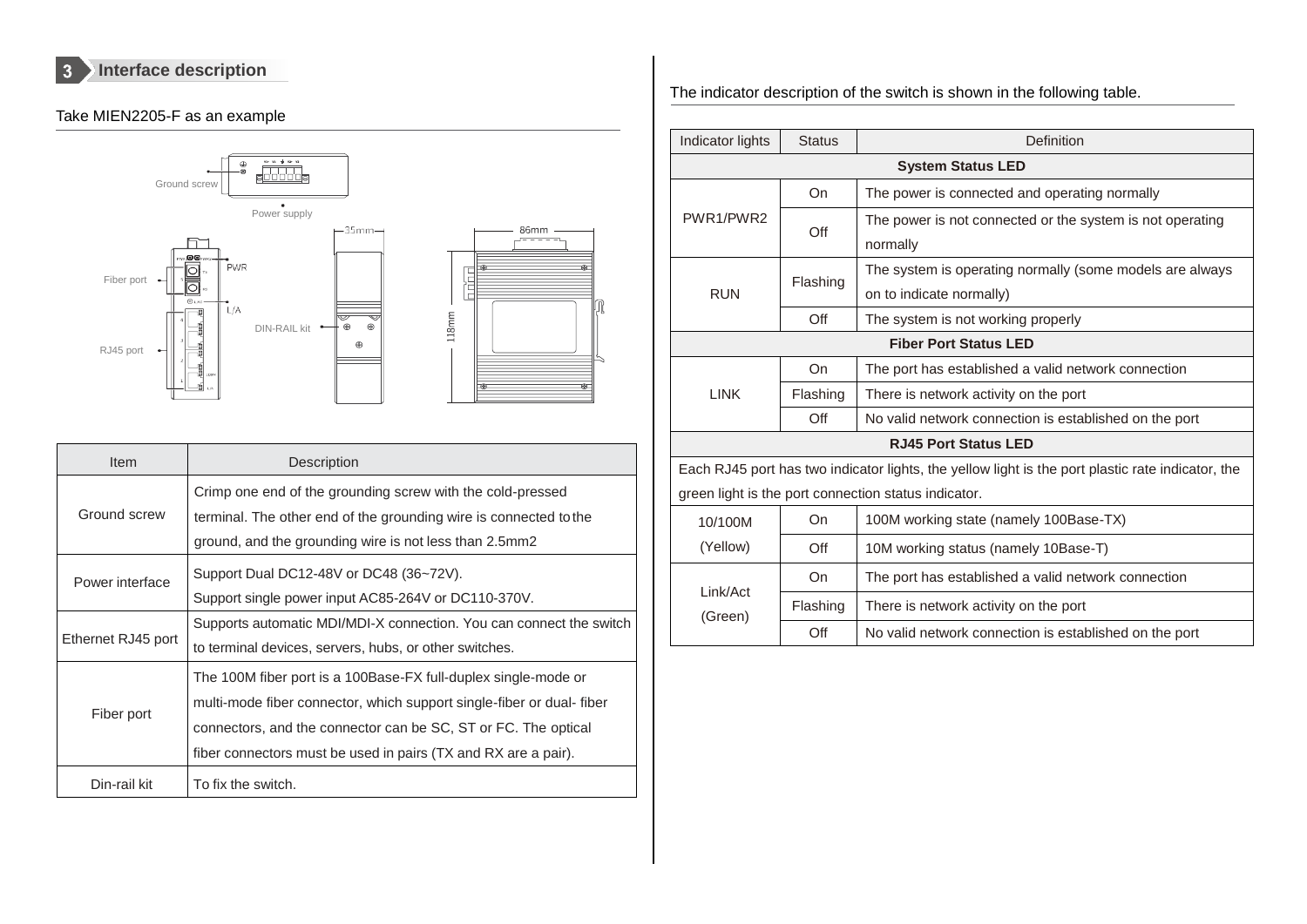

#### $\circledR$ Installation Precautions

 $\blacktriangleright$ 

To prevent equipment damage or personal injury caused by improper use, observe the following precautions:

- $\triangleright$  During the installation process, you need to wear anti-static gloves or anti-static gloves, and power-off the switch.
- $\triangleright$  Please make sure that the input voltage is within the input voltage range marked on the switch.
- $\triangleright$  The transmission distance has a certain relationship with the connected wire. It is recommended to use a standard Cat5e/6 network cable.
- $\triangleright$  The equipment must be grounded for lightning protection, otherwise the protection level of the equipment will be greatly reduced; please use a wire of No. 20 or more to connect the grounding terminal to the ground.
- $\triangleright$  The power line, ground line and signal line are laid out separately and the distance is not less than 5cm.

#### Device installation

- $\triangleright$  Tilt the switch upwards so that the upper end of the buckle is fastened to the upper end of the DIN rail.
- $\triangleright$  The lower end of the back buckle is buckled into the DIN rail.





#### Device connection

 $\triangleright$  Network cables connection

Connect the optical fiber and network cable to the port in the correct







Catagory5 direct connection Catagory5 crossover connection

#### Optical fiber connection

Connect the optical fiber to the corresponding optical fiber interface. The optical fiber interface is used in pairs (TX and RX as a pair), TX is optical receiver, RX is optical sender.

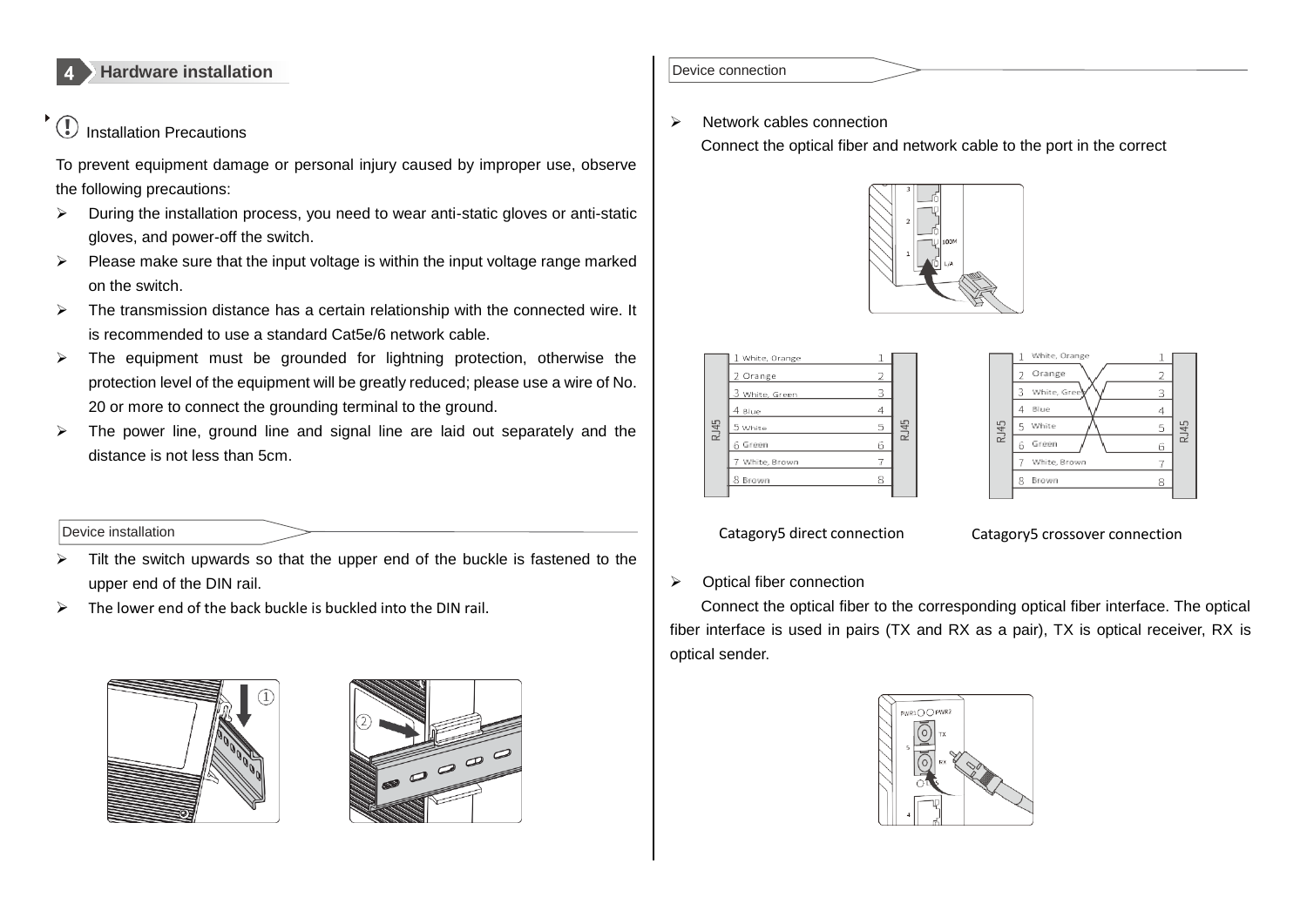## $\triangle$  Warning

- 1. Signals were transmitted by laser through optical fiber. The laser meets the requirement of class I, no harm with normal operation. Do not look directly into the fiberport and the end of the optical fiber terminator.
- 2. Dust plugs need to be installed when optical connectors and optical modules are notin use. Dust caps need to be installed when optical fibers are not in use.
- 3. The bending radius of optical fiber should be greater than 20 times the diameter of the optical fiber. In general, the bending radius should be equal to or greater than 40mm.

 $\triangleright$  Power input

Before connecting the power cord, make sure that the ground is connected. Do connect the power cord to the power terminal of the device according to the definition.





#### Notes

- 1. When using a switch, the voltage can only be input from V1+ and V1-, V1+ connects to live wire L, and V1- to neutral wire N. Do not connect from V2+, V2-; pay attention to safety and prevent electric shock.
- 2. Power-on operation: First connect the power cord to the power terminal of the device according to the definition shown in the figure above, and then power on.
- 3. Power-off operation: first unplug the power plug, and then remove the power cord.



|                            | <b>MIEN1203-F</b>                                                       | <b>MIEN2204-2F</b>                | <b>MIEN2205</b>              | <b>MIEN2205-F</b>               |
|----------------------------|-------------------------------------------------------------------------|-----------------------------------|------------------------------|---------------------------------|
| <b>Switch properties</b>   |                                                                         |                                   |                              |                                 |
| <b>Bandwidth</b>           | 1G                                                                      |                                   |                              |                                 |
| Cache size                 | 748Kbit                                                                 |                                   |                              |                                 |
| MAC table size             |                                                                         | 2K                                |                              |                                 |
| Port                       |                                                                         |                                   |                              |                                 |
| 100M                       | 1*100Base-FX                                                            | 2*100Base-FX                      | T                            | 4*100Base-FX                    |
| Fiber port                 |                                                                         | SC/FC/ST connectors are available |                              |                                 |
|                            |                                                                         |                                   | $5*$<br>$4^*$                |                                 |
| 100M                       | $2*10/100Base-T(X)$ RJ45 ports                                          |                                   |                              | 10/100Base-T(X) 10/100Base-T(X) |
| Copper port                |                                                                         |                                   | RJ45 ports                   | RJ45 ports                      |
|                            | Full-duplex/half-duplex adaptive, supports MDI/MDI-X adaptive           |                                   |                              |                                 |
| <b>Power</b>               |                                                                         |                                   |                              |                                 |
|                            | 1.5W@24V                                                                | 2.3W@24V                          | 1.5W@24V(MAX)                |                                 |
| Consumption                | (MAX)                                                                   | (MAX)                             |                              |                                 |
|                            | DC12 $\neg$ 48V,                                                        |                                   |                              |                                 |
| DC powerinput              | DC48V(36-72V)                                                           | <b>DC9-60V</b>                    | $DC12~48V$ , $DC48V(36-72V)$ |                                 |
|                            | Supports dual power supply redundancy and reverse connection protection |                                   |                              |                                 |
| AC power input             | AC85~264V (frequency: 47~63Hz) or DC110~370V                            |                                   |                              |                                 |
| <b>Mechanical</b>          |                                                                         |                                   |                              |                                 |
| <b>Size</b>                | 118mmx35mmx86mm (LxWxH) (not include din-rail)                          |                                   |                              |                                 |
| Installation               | 35mm standard din-rail                                                  |                                   |                              |                                 |
| Heat                       | Aluminum alloy single-rib chassis surface scattered                     |                                   |                              |                                 |
| IP protection              | IP40                                                                    |                                   |                              |                                 |
| Weight                     | about 0.64kg                                                            |                                   |                              |                                 |
| <b>Working Environment</b> |                                                                         |                                   |                              |                                 |